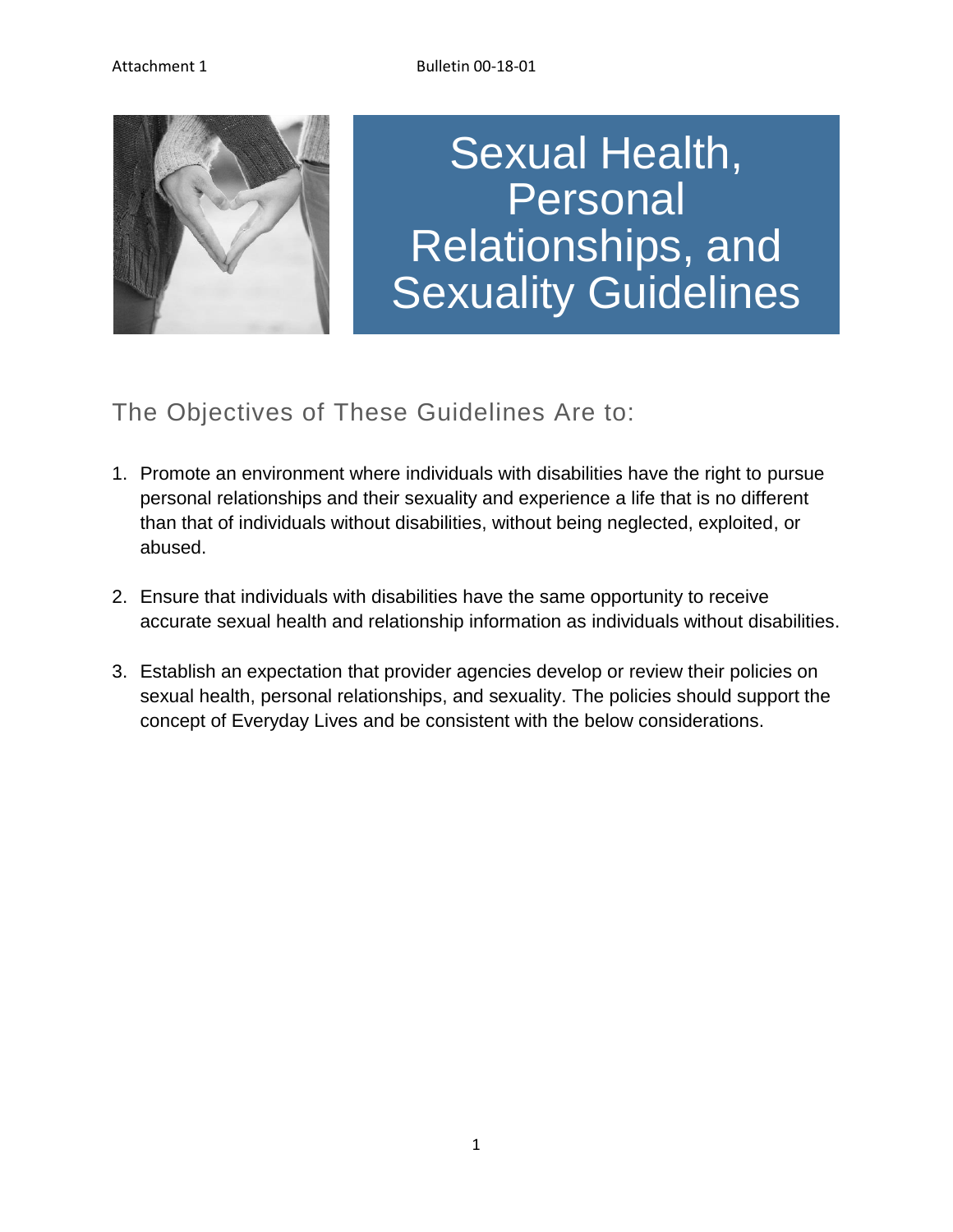

Sexual Health, Personal Relationships, and Sexuality Guidelines (Applying Everyday Lives)

Everyday Lives Values as They Apply to Sexual Health, Personal Relationships, and Sexuality

- 1. Individuals with disabilities are sexual human beings with their own cultural, religious/faith, ethnic, and family values.
- 2. Individuals with disabilities have the right to enjoy their personal relationships and sexuality in a safe, consensual, and legal manner, while respecting the rights of others.
- 3. Individuals with disabilities have the same basic rights as individuals without disabilities to self-identify their gender, sexual orientation, and sexual preferences.
- 4. Individuals with disabilities have the right to accessible and appropriate education, information, and resources that address their individual personal relationships, sexual health, and sexuality needs.
- 5. Individuals with disabilities have the right to privacy when accessing supports and have the right to have information about their personal relationships remain private unless they consent to a disclosure. Privacy covers all forms of communication. Information regarding an individual's personal relationships, sexual health, and sexuality should be considered private and must be treated with respect and dignity.
- 6. Individuals with disabilities have the right to enjoy relationships and to express their sexuality in a safe manner.
- 7. Individuals with disabilities have the right to have their sexual health and personal relationships supported by knowledgeable provider agency staff and a knowledgeable Individual Support Plan team.